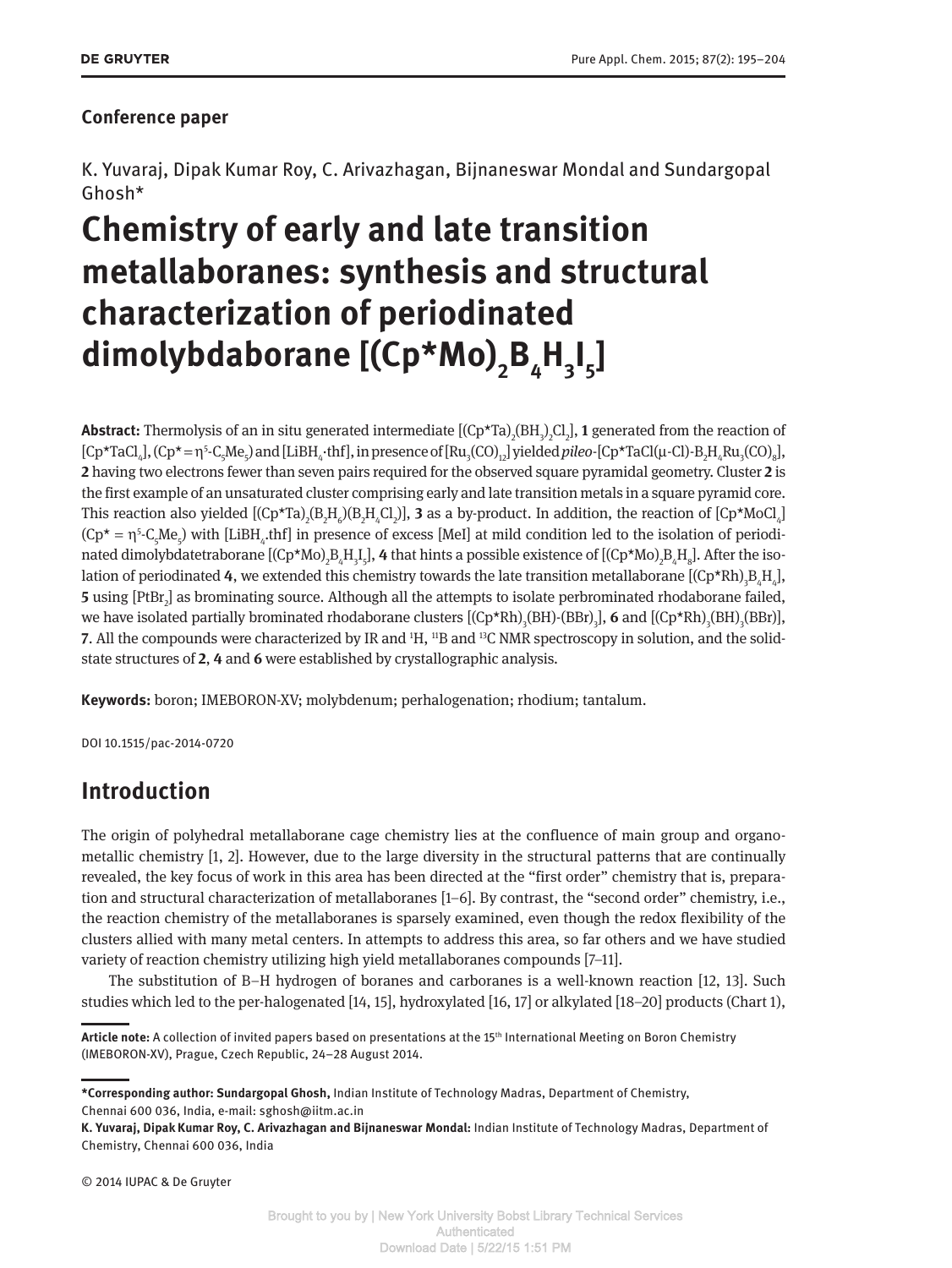

**Chart 1** Per-substituted metallaboranes and boranes.

continue to be a significant interest for their potential applications as hydrophobic space-filling pharmacophores [21], weakly coordinating anions [22–24], components of radioimaging [25] and as targets for boron neutron capture therapy [26]. Between the hydroxylated and halogenated derivates, the former one may possess more interesting chemistry due to their greater reactivity relative to the inert halogenated species. Although the per-substitution of carboranes and boranes are well documented, examples in metallacarboranes [12, 13] or metallaboranes [11] are handful that prompted the chemists to synthesize these clusters.

Following to the earlier report on the isolation of perchlorinated rhenaborane  $[(Cp*Re)_2B_{5}Cl_{5}H_2]$  from the reaction of [(Cp\*ReH<sub>2</sub>)<sub>2</sub>B<sub>4</sub>H<sub>4</sub>] with [BHCl<sub>2</sub>·SMe<sub>2</sub>], we practiced this chemistry on tungsten system, that offered partial chlorination of the framework geometry [27]. Recently, we have reported a perbrominated cluster [(Cp\*Co)<sub>2</sub>B<sub>4</sub>H<sub>2</sub>Br<sub>4</sub>] [28] obtained from the reaction of [(Cp\*Co)<sub>2</sub>B<sub>4</sub>H<sub>6</sub>] and [PtBr<sub>2</sub>]. In the present study, we report the reactivity of  $[(Cp*Ta)_2(BH_3)_2C1_2]$ , **1** with  $[Ru_3(CO)_{12}]$  that yielded a *pileo*-[Cp\*TaCl(µ-Cl)B<sub>2</sub>H<sub>4</sub>Ru<sub>3</sub>(CO)<sub>8</sub>], **2** and a chlorinated tantalaborane  $[(Cp^{\star}Ta)_{2}(B_{2}H_{6})(B_{2}H_{4}Cl_{2})]$ , **3.** Further, we attempted to generate perhalogented dimetallaborane compounds using various halogenating sources. In one case (Mo-system), we are succeeded in isolating perhalogenated metallaborane; in another (Rh-system), only partial halogenation in the framework geometry took place.

### **Results and discussion**

### **Synthesis of tantalaboranes 2 and 3**

While studying the reactivity of several metallaborane clusters of group 5–9 [29–37] with various organic and inorganic compounds, use of  $[Fe_2(CO)_9]$  and  $[Ru_3(CO)_{12}]$  turned out to be the most profitable procedures [34– 40]. As a result, we performed the reaction of  $[(Cp*Ta)_2(BH_3)_2C12_]$ , **1** with  $[Ru_3(CO)_{12}]$  that led to the isolation of  $[Cp*TaCl(\mu\text{-}Cl)B_2H_4Ru_3(CO)_8]$ , **2** and  $[(Cp*Ta)_2(B_2H_6)(B_2H_4Cl_2)]$ , **3** in moderate yields (Scheme 1). Compound **2** is reasonably stable in air, thus, can be separated by thin-layer chromatography, allowing the characterization of pure materials. The <sup>11</sup>B NMR spectrum of **2** displays two distinct resonances at  $\delta$  = 112.9 and 57.9 ppm. The <sup>1</sup>H NMR shows a single resonance for Cp\* protons at  $\delta = 1.90$  ppm along with three upfield chemical shifts at  $\delta =$  $-7.63$ ,  $-7.79$ ,  $-16.61$  ppm. The broad resonances at  $\delta = -7.63$  and  $-7.79$  ppm have been assigned for Ru-H-B and Ta-H-B, respectively. The sharp peak at  $\delta = -16.61$  ppm stands for Ru-H-Ru. The IR spectrum shows intense bands at 2056, 2029 and 1953 cm–1, characteristic of terminal carbonyl groups and a band at 2417 cm–1 for the terminal B–H stretch.

The molecular structure of **2**, shown in Fig. 1, is fully consistent with solution spectroscopic data. The structure can be defined as capped square pyramid where the square is composed Ta1-Ru1-Ru2-B2 and B1 is at the pyramidal position. Further Ru3 is capped on the B1-Ru1-Ru2 face. Another interesting feature of **2** is the bridged chlorine atom between one Ta and one Ru atom. The square pyramidal geometry of compound, **2** can be compared with tantalaborane  $[Cp^{\star}TaC_{2}B_{4}H_{8}]$  [32]. The two clusters display similar B–B distances and the metal–apical boron distances whereas, the metal–basal boron distance (2.269 Å) is significantly shorter in **2**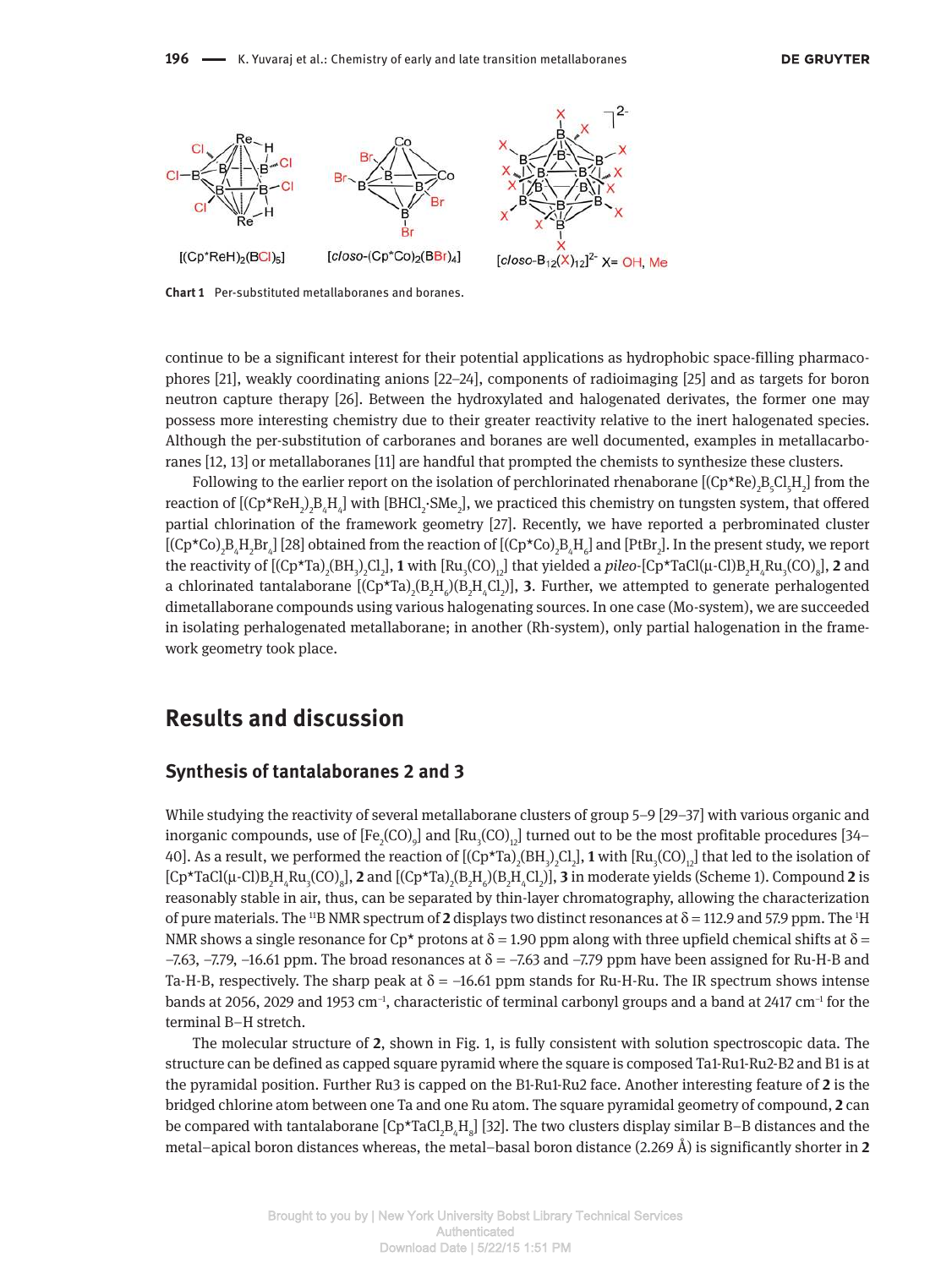

**Scheme 1** Synthesis of tantalaboranes **2** and **3**.



**Fig. 1** Molecular structure of [Cp\*TaCl(μ-Cl)B<sub>2</sub>H<sub>4</sub>Ru<sub>3</sub>(CO)<sub>8</sub>], **2** (carbonyl ligands on Ru atoms were omitted for clarity). Selected bond lengths (Å) and angles (°): Ta1-B1 2.270(7), Ta1-B2 2.268(7), Ta1-Cl1 2.4752(17), Ta1-Cl2 2.4047(17), B1-B2 1.714(10), Ru1-B1 2.112(7), Ru2-B1 2.234(6), Ru2-B2 2.327(7), Ru3-B1 2.190(7), Ru1-Ru2 2.9091(7), Ru1-Ta1 2.8151(6); Ta1-B1-B2 67.8(3), Ta1-B1-Ru1 79.9(2), Ru2-B1-Ta1 95.5(2), Ru3-B1-Ta1 159.4(4), Ru1-B1-Ru2 84.0(2).

as compared to  $[{\rm Cp^\star TaCl}_2{\rm B}_4{\rm H}_8]$  (2.413 Å). Similarly, the average Ru-B and Ru-Ru distance of 2.178 Å and 2.835 Å are well matched to those of analogues *pileo*-[2,3-(Cp\*Ru)<sub>2</sub>(µ-H)B<sub>4</sub>H<sub>7</sub>] [8]. Compound **2**, to the best of our knowledge is the first structually known metallaborane having both early and late tranistion metal atoms in the capped squrare pyramidal arrangement [Chart 2 (**I-V**)] [41–45]. The bond length of bridged chloride ligand between Ta-Ru can be compared with reported Cl-bridged and unbridged metal clusters,  $\rm [Ru_{_3}(CO)_{_{10}}(\mu\text{-}Cl)(\mu\text{-}Cl)$ AuPPh<sub>3</sub>)], [(Cp\*Rh)Ru<sub>4</sub>H<sub>2</sub>(µ-Cl)(CO)<sub>12</sub>B] [45] and [Ru<sub>3</sub>(µ-Cl)(µ-PPh<sub>2</sub>)<sub>3</sub>(CO)<sub>7</sub>] [46]. Interestingly, all the Ru atoms in **2** have 18 electrons around the metal center, however, the Ta-centre possesses 16 electrons (considering two electrons from the bridged chlorine atom).

Considering cluster **2** as fused cluster, the Mingos's fusion formalism gave 66e [Ru<sub>2</sub>Ta<sub>1</sub>B<sub>2</sub> square pyramid  $(54)$  + Ru<sub>3</sub>B tetrahedron (50) – Ru<sub>2</sub>B triangle (38) = 66e]. On the other hand, the total electron count of cluster can generally be determined by adding the valence electrons contributed by the metal atoms and the electrons donated to the metals by the ligands [47, 48]. Thus, the total number of cluster valence electrons (cve) available for **2** is 64  $[CP*TaCl(11e) + \mu \cdot Cl(3e) + 2B(6e) + 4H(4e) + 3 Ru(24e) + 8CO(16e) = 64e]$ , two electrons short to the capped square pyramidal geometry. It might be due to the fact that Cp\*TaCl is not a "conical" fragment rather a ML<sub>4</sub> fragment with one frontier orbital less. So the cluster 2 is electronically unsaturated cluster and having both early and late transition metal atoms in the cluster core.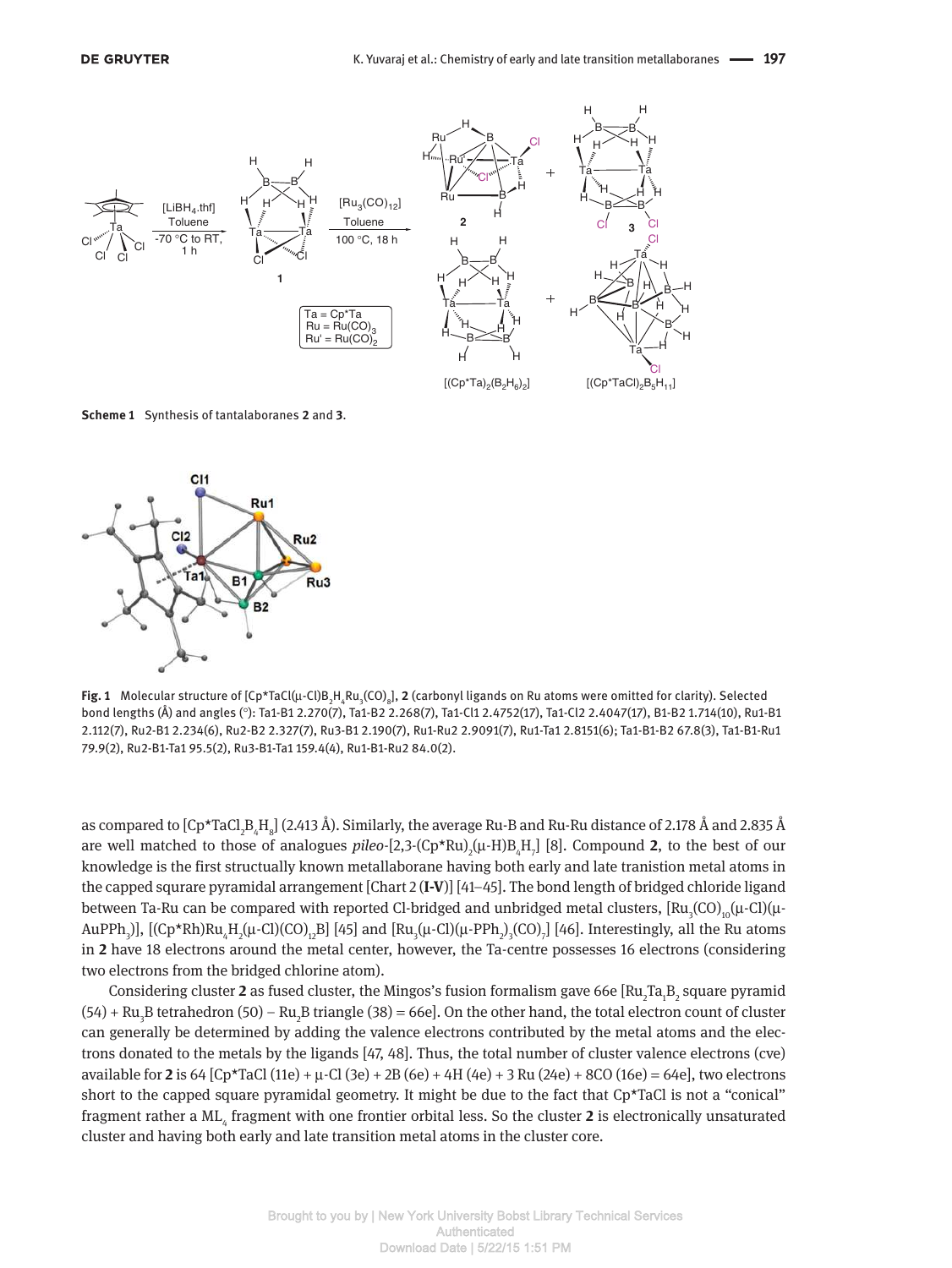

**Chart 2** *pileo*-square pyramidal metallaborane clusters.

Cluster **3** was obtained as orange red solid in 20 % yield and characterized by spectroscopic and mass spectrometric data. In the mass spectrum, the highest envelope was observed at  $m/z$  757, consistent with  $[(Cp*Ta)_{2}(B_{2}H_{6})(B_{2}H_{4}Cl_{2})]$ . The <sup>11</sup>B NMR displays two resonances at  $\delta = 12.5$  and -5.7 ppm in 1:1 ratio indicating a higher symmetric arrangements. The  $H$  NMR spectrum shows resonances for the Cp\* protons at  $\delta$  = 2.42 ppm and broad peaks at  $\delta$  = -9.02 and -10.41 ppm for Ta-H-B hydrogens along with B-H terminal signal at 3.98 ppm. Further in an attempt to find the position of hydrogen atoms in **3**,  $2D$  <sup>11</sup>B{<sup>1</sup>H}/<sup>1</sup>H{<sup>11</sup>B} HSQC experiment was undertaken. The study shows that the boron at  $\delta = -5.7$  ppm coupled with both the protons at  $\delta$  = –10.41 and 3.98 ppm; whereas the boron at  $\delta$  = 12.5 ppm coupled with proton at –9.02 ppm. This suggests that the boron resonating at 12.5 ppm devoid of any terminal hydrogen. Further, to observe the fluxionality of **3**, the variable-temperature  $^1H{^{11}B}$  and  $^1B{^{11}H}$  NMR was recorded. The result signifies the absence of any possibility of fluxionality in **3**. The IR spectrum shows a band at 2403 cm–1 due to the terminal B–H stretch.

## **Synthesis of periodinated [(Cp\*Mo)<sup>2</sup> B4 I 5 H3 ], 4**

The high yield synthesis of dimolybdaboranes allowed us to synthesize their stable derivatives [49–53]. Earlier, we have described the synthesis of B–H substituted dimolybdaboranes [50] from the reaction of [Cp\*MoCl<sub>4</sub>] and [LiBH<sub>4</sub>.thf], followed by the addition of [BHCl<sub>2</sub>.SMe<sub>2</sub>]. Further, extension of this chemistry towards dichalcogenide ligands [49], RE-ER [R = Ph, CH<sub>2</sub>Ph, 2,6-('Bu)<sub>2</sub>-C<sub>6</sub>H<sub>2</sub>OH, (CH<sub>3</sub>)<sub>3</sub>C); E = S, Se] yielded variety of hybrid clusters. Recently we have reported the B-iodination of [(Cp\*Mo)<sub>2</sub>B<sub>4</sub>H<sub>4</sub>S<sub>2</sub>] and [(Cp\*Mo)<sub>2</sub>B<sub>5</sub>H<sub>9</sub>] using NaI, which led to the isolation of iodinated dimolybdathiaborane derivatives [51]. However, all our attempts to synthesis periodinated  $[(Cp * Mo)_{2}Bl)_{5}H_{4}]$  or  $[(Cp * Mo)_{2}B_{4}I_{4}S_{2}]$  failed. Therefore, in a challenge to synthesize periodinated molybdaborane, we have renewed this chemistry in different reaction conditions and iodine sources. As a result, thermolysis of an in situ generated intermediate, produced from [Cp\*MoCl<sub>4</sub>] and [LiBH<sub>4</sub>.thf], in presence of MeI afforded periodinated dimolybdatetraborane [(Cp\*Mo)<sub>2</sub>B<sub>4</sub>H<sub>3</sub>I<sub>5</sub>], **4** (Scheme 2).

The solid state structure of the compound **4**, shown in Figure 2, was ascertained by X-ray structure analy $s$  is. The molecule has near perfect  $\mathcal{C}_s$  symmetry and can be viewed as bicapped tetrahedron geometry. The Mo1-Mo\_1-B2-B3 atoms are arranged in tetrahedra whereas the other two B-I moieties [B1(I1) and B4(I4)] are in capping position (Figure 2). The total cluster valence electrons for compound **4** is 44 which is isoelectronic to rhenaborane cluster [(Cp\*ReH)<sub>2</sub>B<sub>4</sub>H<sub>8</sub>] [54] and [(Cp\*Cr)<sub>2</sub>(CO)<sub>2</sub>B<sub>4</sub>H<sub>6</sub>] [55]. The Mo-Mo distance of 2.729 Å in **4** is considerably longer than the analogues [(Cp\*Mo)<sub>2</sub>B<sub>2</sub>S<sub>2</sub>H<sub>2</sub>(µ-η<sup>1</sup>-S)] (2.635 Å) and [(Cp\*Mo)<sub>2</sub>B<sub>2</sub>H<sub>5</sub>(BSePh)<sub>2</sub>(µ-η<sup>1</sup> SePh)] (2.694 Å) [49]. Although the average Mo-B distances in **4** and [(Cp\*Mo)<sub>2</sub>B<sub>2</sub>H<sub>5</sub>(BSePh)<sub>2</sub>(μ-η<sup>1</sup>-SePh)] are similar (2.274 Å, 2.275 Å respectively), the B-B distances of former is 0.5 Å longer than the later.

The <sup>11</sup>B NMR spectrum of 4 displays four distinct resonances at  $\delta$  = 53.3, 36.1, 31.3, 13.9 ppm. The <sup>1</sup>H NMR shows two signals for Cp<sup>\*</sup> protons at  $\delta$  = 1.98 and 1.90 ppm along with three upfield chemical shifts at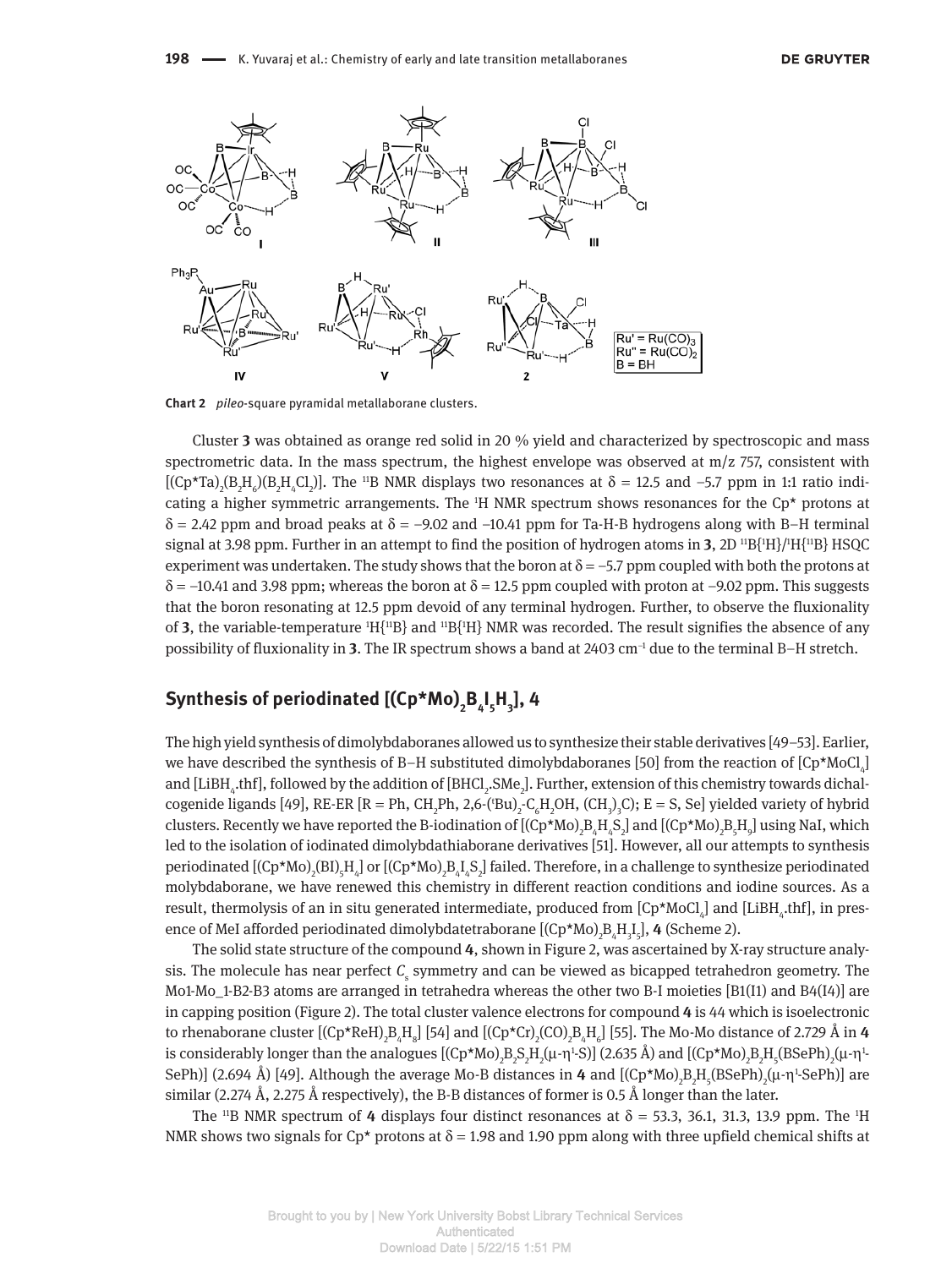

**Scheme 2** Synthesis of  $[(Cp*Mo)_{2}B_{4}H_{3}I_{5}]$  **4**.



**Fig. 2** Molecular structure of [(Cp\*Mo)<sub>2</sub>B<sub>4</sub>H<sub>3</sub>I,], **4**. Selected bond lengths (Å) and angles (°): B1-B2 1.570(3), B2-B3 1.679(16), B3-B4 1.840(3), B1-I1 2.199(12), B3-I3 2.178(12), B1-Mo1 2.297(9), B2-Mo1 2.272(8), I5-Mo1 2.815(9); B2-B1-I1 132.5(12), B2-B1-Mo1 69.0(5), I1-B1-Mo1 140.7(4), B1-B2-B3 128.0(11), Mo1-Mo1-I5 61.00(11).

 $\delta$  = –4.75, –6.01 and –8.39 ppm. Although, the bridging hydrogens could not be located in the solid state structure, but their presence has been ascertained by 1H NMR spectroscopy.

### **Synthesis of brominated rhodaborane clusters**

Although the metallaboranes offer reaction potentials similar to those of polyhedral boranes and transition metal clusters [56–60], the additional feature is the competition between the metal and boron sites. For example, borane displacement vs. metal fragment displacement, ligand substitution at boron vs. metal sites, removal of M-H-B vs B–H–B protons [61–63]. Nevertheless, the isolation of chlorinated tantalaborane **3** and the existence of perbrominated cobaltaborane [28], led us to extend this chemistry to Rh-system. As a result, we have performed the reaction of  $[(Cp*Rh)_{3}(B_{4}H_{4})]$ , **5** with PtBr<sub>2</sub>, that yielded partial brominated rhodaboranes [(Cp\*Rh)<sub>3</sub>(BH)(BBr)<sub>3</sub>], **6** and [(Cp\*Rh)<sub>3</sub>(BH)<sub>3</sub>(BBr)], **7** (Scheme 3). Prolonged reaction time or drastic reaction conditions were unsuccessful for perbromination in **5**.

The mass spectrometric data of **6** suggests a molecular formula of  $\mathsf{C}_{\mathsf{30}}\mathsf{H}_{\mathsf{46}}\mathsf{B}_4\mathsf{Br}_3\mathsf{Rh}_3$ . The  $^{11}\mathrm{B}\{^{1}\mathrm{H}\}$  NMR reveals the presence of three resonances in  $1:2:1$  ratio whereas the coupled  $^{11}B$  NMR shows different pattern. The resonances at  $\delta$  = 89.3 and 62.6 ppm showed no coupling in <sup>11</sup>B NMR suggests the B-Br environment. The <sup>1</sup>H NMR shows one broad peak at 8.62 ppm for BH<sub>t</sub> proton; two peaks for Cp\* protons at 2 : 1 ratio. The IR spectrum shows a broad band at 2423  $cm^{-1}$  for the terminal B–H stretches. The molecular structure of compound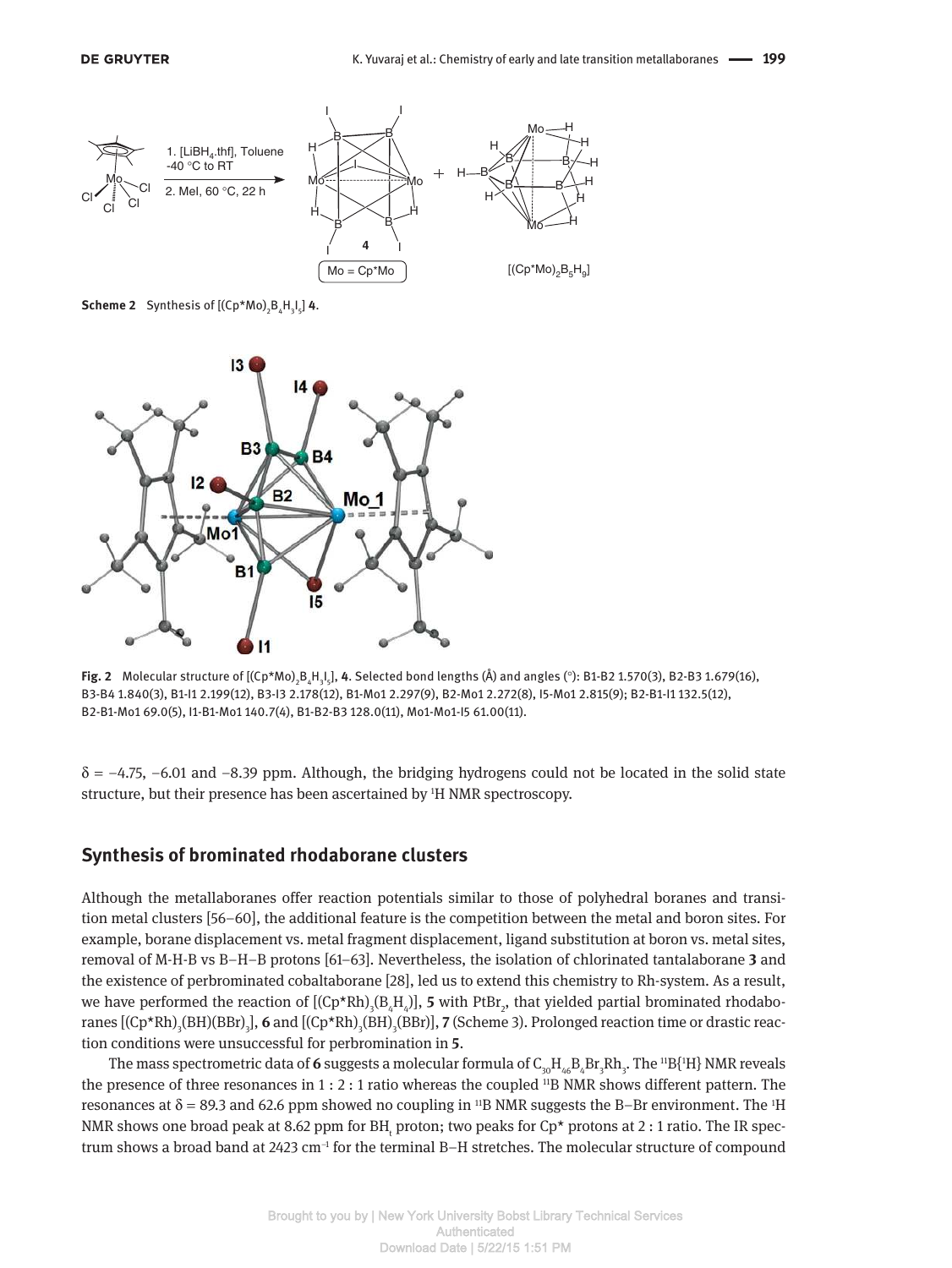

**Scheme 3** A) Synthesis of *closo*-[ $(Cp*Co)_{2}B_{4}H_{2}Br_{4}$ ]; B) Synthesis of 6 and 7.

**6** confirms the structural inferences made on the basis of spectroscopic results. The solid state structure of **6** is shown in Fig. 3, where this compound is seen to be a cluster analogue of **5** and  $[(Cp*Co)_{3}B_{4}H_{4}]$  [64]. The substitution at the terminal B–H changes the internal distances. The average Rh-Rh distance lengthens from 2.667 Å (in **5**) to 2.691 Å (in **6**) whereas; the distance of unique borylene atom (B4) to the triangular metal plane shortens form 1.388 Å (in **5**) to 1.354 Å (in **6**). The average B-Br bond distances of 1.97 Å in **6** are very close [(Cp\*Co)<sub>2</sub>(BBr)<sub>4</sub>H<sub>2</sub>] [28]. The geometry of cluster **7** is established by comparison of its spectroscopic data with those for capped octahedral cluster **5** and other related species [65, 66].

# **Conclusions**

In this contributuion we report the syntheis and structural characterization of *pileo*-[Cp\*TaCl(µ-Cl)-  $B_2H_4Ru_3(CO)_8$ ], **2** and a partial chlorinated-tantallaborane  $[(Cp*Ta)_2(B_2H_6)(B_2H_4Cl_2)]$ , **3** from the thermolysis



**Fig. 3** Molecular structure of [(Cp\*Rh)<sub>3</sub>(BH)(BBr)<sub>3</sub>], **6** (the Cp\* ligands on the Rh are excluded for clarity). Selected bond lengths (Å) and angles (°): Rh1-Rh2 2.6914(11), Rh2-Rh3 2.697(11), Rh1-B2 2.092(14), B2-B3 1.71(2), B1-B2 1.69(2), Rh1-B4 2.049(13), B2-Br2 1.979(13), B1-Br3 1.963(14); Rh1-Rh2-Rh3 60.00(3), Rh1-B2-Rh2 79.9(5), B1-B2-B3 59.2(8).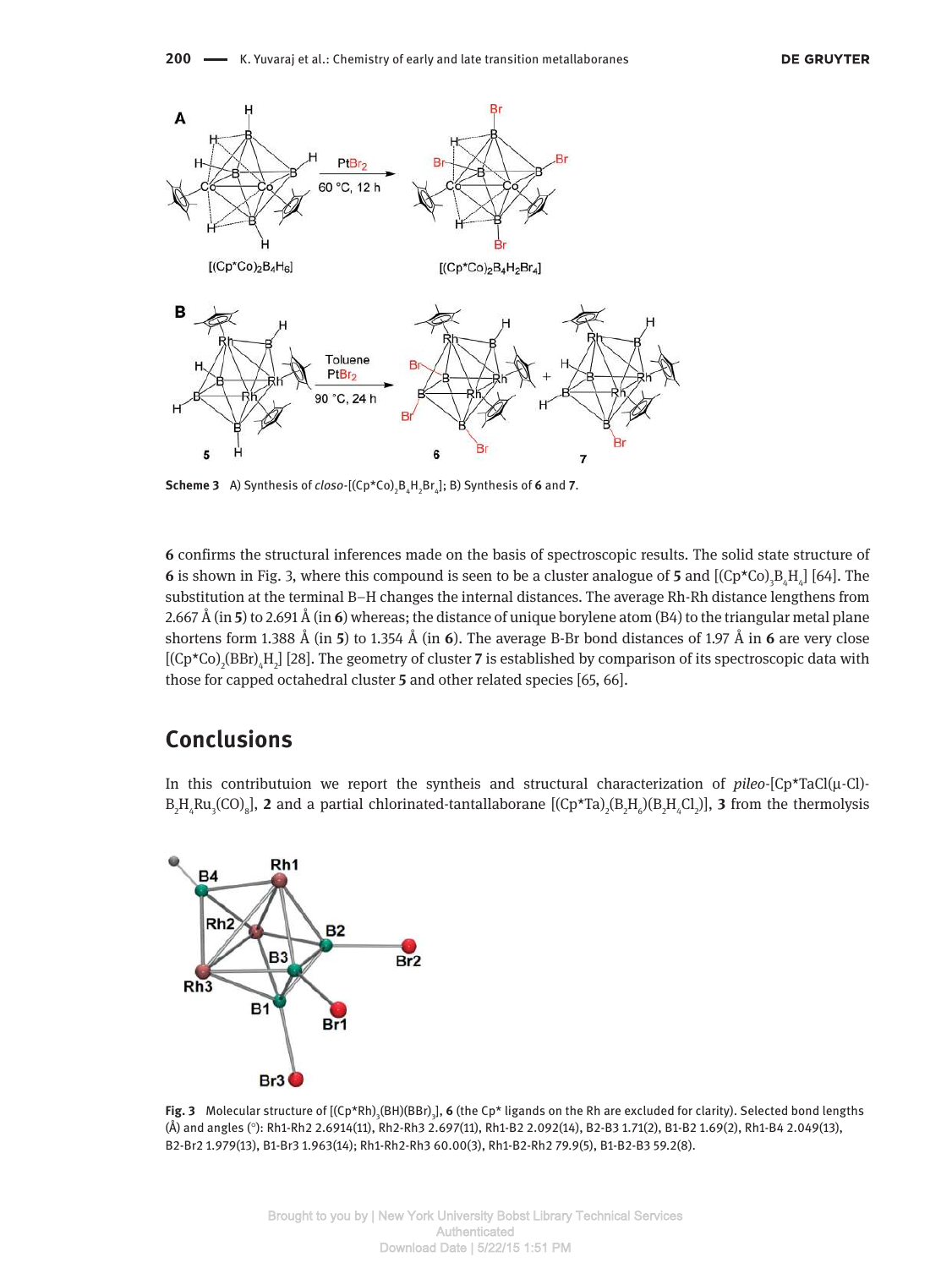of **1** and [Ru<sub>3</sub>(CO)<sub>12</sub>]. Compound **2** can be considered as a hypoelectronic cluster as it possesses two electrons less than required for a square pyramidal geometry. In addition, we report, for the first time, the isolation and characterization of a periodinated dimolybdatetraborane [(Cp\*Mo)<sub>2</sub>B<sub>4</sub>H<sub>3</sub>I<sub>5</sub>], 4 that provides a direct evidence for the existence of its parent molecule.

# **Experimental section**

### **General procedures and instrumentation**

All the syntheses were carried out under an argon atmosphere with standard Schlenk and glovebox techniques. Solvents were dried by common methods and distilled under  $N_2$  before use. Compound 1 [29],  $[({Cp*Rh})_{3}({BH})_{4}]$  [8] and  $[Cp*MoCl]_{4}$ ] [67] were prepared according to literature methods, while other chemicals  $[Cp^{\star}TaCl_4]$ , [LiBH<sub>4</sub>·thf], [Ru<sub>3</sub>(CO)<sub>12</sub>], [PtBr<sub>2</sub>] were obtained commercially and used as received. The external reference for the  $^{11}$ B NMR,  ${\rm [Bu}_4{\rm N(B_3H_8)]}$  was synthesized as per literature methods [68]. Thin layer chromatography was carried on 250 mm dia aluminum supported silica gel TLC plates (Merck TLC Plates). NMR spectra were recorded on a 400 and 500 MHz Bruker FT-NMR spectrometer. Residual solvent protons were used as reference ( $\delta$ , ppm, d<sub>6</sub>-benzene, 7.16) while a sealed tube containing  $[Bu_4N(B_3H_8)]$  in d<sub>6</sub>-benzene ( $\delta_B$ , ppm, –30.07) was used as an external reference for the 11B NMR. The infrared spectra were recorded on a Nicolet iS10 spectrometer. MALDI-TOF mass-spectra of the compounds were obtained on a Bruker Ultraflextreme using 2,5-dihydroxybenzoic acid as a matrix and a ground steel target plate. Microanalyses for C and H were performed on Perkin Elmer Instruments series II model 2400.

#### **Synthesis of 2 and 3**

To a flame-dried Schlenk tube [Cp\*TaCl $_4$ ] (0.12 g, 0.26 mmol) was suspended in toluene (15 mL) and [LiBH $_4\cdot$ thf] (0.8 mL, 1.56 mmol) was added at –78 °C. The solution turned purple after warming to room temperature over 10 min. It was stirred at room temperature for 1 h, volatiles were removed, and it was extracted with hexane. The filtrate was dried and redissolved in toluene (15 mL). The resulting solution was pyrolyzed in presence of  $\rm [Ru_{3}CO)_{12}]$  (0.16 g, 0.26 mmol) at 100 °C for 18 h. The solvent was evaporated and the residue was extracted into hexane and passed through Celite. After removal of the solvent, the residue was subjected to chromatographic workup on silica gel TLC plates. Elution with a hexane/CH<sub>2</sub>Cl<sub>2</sub> (80:20 v/v) mixture yielded yellow **2** (0.024 g, 10 %) and orange-red **3** (0.04 g, 20 %) along with other tantallaboranes reported earlier [31]. **2**: MS (MALDI): m/z 941 [M+H]+. Isotope envelope  $\rm C_{18}H_{20}B_2Cl_2O_8Ru_3Ta$ : requires 941. m/z 717 [M+H-8CO]+. Isotope envelope  $\rm C_{10}H_{20}B_2$ Cl<sub>2</sub>Ru<sub>3</sub>Ta: requires 717. <sup>11</sup>B NMR (22 °C, 128 MHz, *d<sub>6</sub>* benzene): δ = 112.9 (br, 1B), 57.9 (br, 1B). <sup>1</sup>H NMR (22 °C, 400 MHz, d<sub>6</sub>-benzene): δ = 4.56 (br, 1H, BH<sub>t</sub>), 1.90 (s, 15H, Cp\*), –7.63 (br, 1H, Ru-H-B), –7.79 (br, 1H, Ta-H-B), –16.61 (s, 1H, Ru-H-Ru). <sup>13</sup>C NMR (22 °C, 100 MHz, *d<sub>6</sub>*-benzene): δ = 198.3, 191.3 (CO), 102.3 (C<sub>5</sub>Me<sub>5</sub>), 10.3 (C<sub>5</sub>Me<sub>5</sub>). IR (hexane)  $\nu$ /cm<sup>-1</sup>: 2417w (BH<sub>t</sub>), 2056, 2029, 1953 (CO). Elemental analysis (%) calcd for C<sub>18</sub>H<sub>19</sub>B<sub>2</sub>Cl<sub>2</sub>O<sub>8</sub>Ru<sub>3</sub>Ta: C, 22.99; H, 2.04. Found: C, 23.68; H, 1.96. **3**: MS (MALDI): m/z 757 [M+H]<sup>+</sup>. Isotope envelope C<sub>20</sub>H<sub>41</sub>B<sub>4</sub>Cl<sub>2</sub>Ta<sub>2</sub>: requires 757. <sup>11</sup>B NMR (22 °C, 128 MHz, *d<sub>6</sub>*-benzene): δ = 12.5 (br, 2B), −5.7 (br, 2B). <sup>1</sup>H NMR (22 °C, 400 MHz, *d<sub>6</sub>*-benzene): δ = 3.98, (br, H, 2BH<sub>t</sub>), 2.42 (s, 30H, 2Cp\*), –9.02 (d, 4H, Ta-H-B), –10.41 (br, 4H, Ta-H-B). <sup>13</sup>C NMR (22 °C, 100 MHz, *d<sub>6</sub>*-benzene):  $\delta$  = 103.5 (C<sub>5</sub>Me<sub>5</sub>), 9.1 (C<sub>5</sub>Me<sub>5</sub>). IR (hexane)  $\nu$ /cm<sup>-1</sup>: 2403w (BH<sub>t</sub>).

#### **Synthesis of 4**

In a flame-dried Schlenk tube [Cp\*MoCl $_4$ ] (0.1 g, 0.27 mmol) in 10 mL of toluene was treated with 5-fold excess of [LiBH<sub>4</sub>.thf] (0.7 mL, 1.4 mmol) at -40 °C and allowed to stir at room temperature for 1 h. After removal of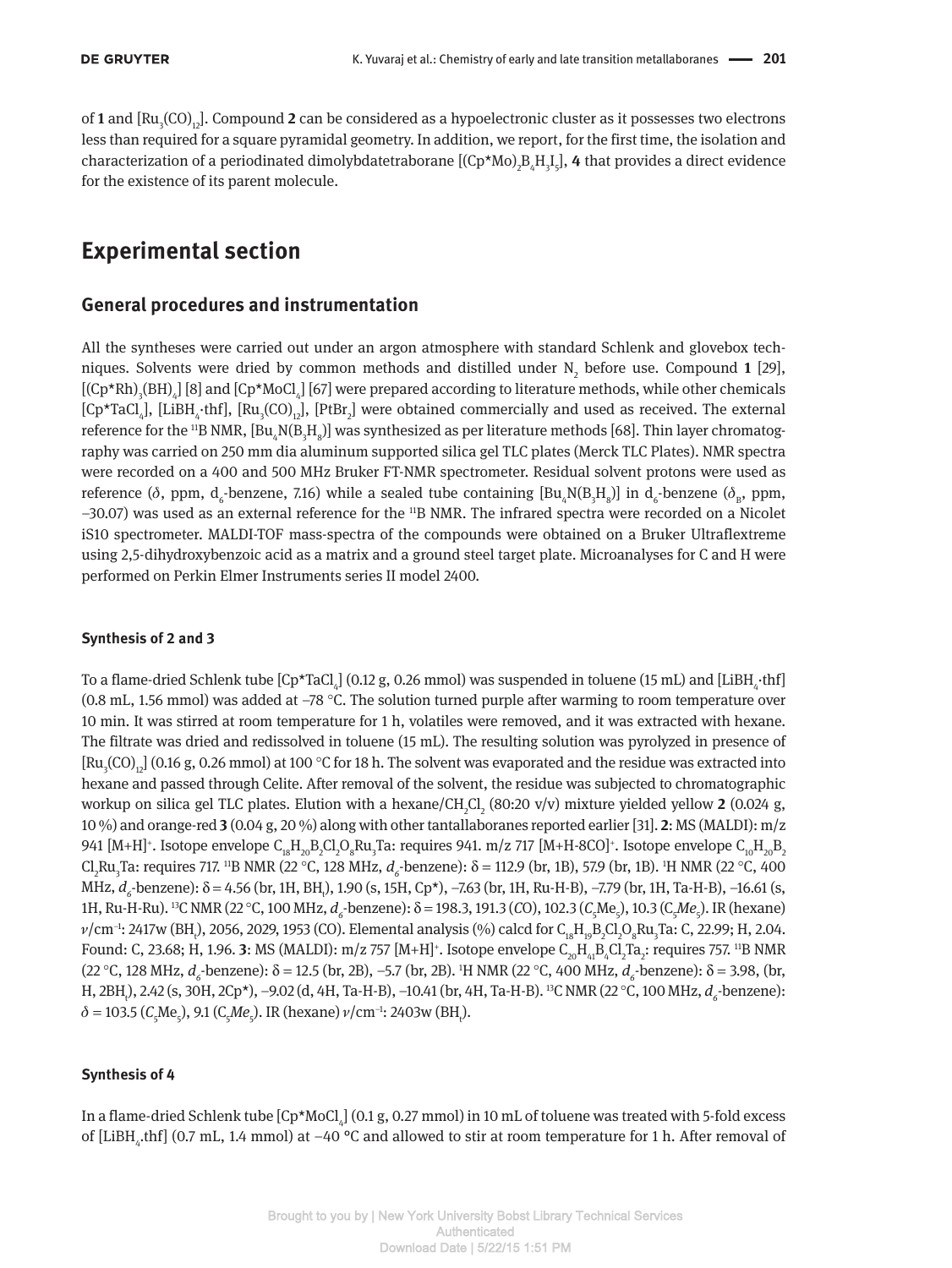toluene, the residue was extracted into hexane and filtered through a frit using Celite. The yellowish-green hexane extract was dried in vacuo, redissolved in 10 mL of toluene and refluxed at 60 °C with excess MeI for 22 h. The solvent was evaporated in vacuo and residue was extracted into hexane and passed through Celite. After removal of solvent from the filtrate, the residue was subjected for chromatographic separation. Elution with hexane:CH<sub>2</sub>Cl<sub>2</sub> (80:20 v/v) mixture afforded green **4** (0.015 g, 5 %) along with reported [(Cp\*Mo)<sub>2</sub>B<sub>5</sub>H<sub>9</sub>] [52]. **4**: MS (MALDI): m/z 1144 [M]<sup>+</sup>. Isotope envelope  $C_{20}H_{33}B_{4}I_{5}Mo_{2}$ : requires 1144. <sup>11</sup>B NMR (22 °C, 400 MHz, d<sub>6</sub>-benzene): δ = 53.3 (br, 1B), 36.1 (br, 1B), 31.3 (br, 1B), 13.9 (br, 1B). <sup>1</sup>H NMR (22 °C, 400 MHz, d<sub>6</sub>-benzene): δ = 1.98 (s, 15H, 1Cp\*), 1.90 (s, 15H, 1Cp\*) –4.75 (br, 1H, Mo-H-B), –6.01 (br, 1H, Mo-H-B), –8.39 (br, 1H, Mo-H-B). <sup>13</sup>C NMR (22 °C, 500 MHz, d<sub>6</sub>-benzene): δ = 101.3, 99.3 (C<sub>5</sub>Me<sub>5</sub>), 11.1, 10.7 (C<sub>5</sub>Me<sub>5</sub>).

#### **Synthesis of 6 and 7**

An orange solution of  $[(Cp*Rh)_{3}B_{4}H_{4}]$  **5** (0.21 g, 0.27 mmol) in toluene (15 mL) was stirred in the presence of  $[PtBr_2]$  (0.09 g, 0.27 mmol) at 90 °C about 24 h. The solvent was dried and the residue was extracted into hexane and subjected to chromatographic work up using silica gel TLC plates. Elution with a hexane/CH<sub>2</sub>Cl<sub>2</sub> (75:25 v/v) mixture yielded two orange compounds **6** (0.046 g, 17 %) and **7** (0.07 g, 30 %). **6**: MS (MALDI): m/z 998 [M+H]<sup>+</sup>. Isotope envelope C<sub>30</sub>H<sub>46</sub>B<sub>4</sub>Br<sub>3</sub>Rh<sub>3</sub>: requires 998. <sup>11</sup>B NMR (22 °C, 128 MHz, *d<sub>6</sub>*-benzene): δ = 128.3 (br, 1B), 89.3 (br, 2B), 62.6 (br, 1B). <sup>1</sup>H NMR (22 °C, 400 MHz, *d<sub>6</sub>*-benzene): δ = 8.62 (br, 1H, BH<sub>1</sub>), 1.92 (s, 30H, 2Cp\*), 1.81 (s, 15H, 1Cp\*). <sup>13</sup>C NMR (22 °C, 100 MHz, *d<sub>6</sub>*-benzene): δ = 100.5 (C<sub>5</sub>Me<sub>5</sub>), 11.2 (C<sub>5</sub>Me<sub>5</sub>). IR (hexane)  $\nu$ /cm<sup>-1</sup>: 2423w (BH<sub>t</sub>). Elemental analysis (%) calcd for C<sub>30</sub>H<sub>46</sub>B<sub>4</sub>Br<sub>3</sub>Rh<sub>3</sub>: C, 36.06; H, 4.64. Found: C, 37.18; H, 4.43. **7**: MS (MALDI): m/z 840 [M+H]<sup>+</sup>. Isotope envelope  $C_{30}H_{48}B_4BrRh_{3}$ : requires 840. <sup>11</sup>B NMR (22 °C, 128 MHz, *d<sub>6</sub>*-benzene): δ = 128.3 (br, 1B), 75.8 (br, 2B), 69.6 (br, 1B). <sup>1</sup>H NMR (22 °C, 400 MHz, *d<sub>6</sub>*-benzene): δ = 8.96 (br, 1H, BH<sub>t</sub>), 4.75 (br, 2H, BH<sub>t</sub>), 1.96 (s, 30H, 2Cp\*), 1.79 (s, 15H, 1Cp\*). <sup>13</sup>C NMR (22 °C, 100 MHz, *d<sub>6</sub>*-benzene):  $\delta = 106.1$  ( $C_5$ Me<sub>5</sub>), 12.7 ( $C_5$ Me<sub>5</sub>). IR (hexane)  $\nu$ /cm<sup>-1</sup>: 2469w (BH<sub>t</sub>). Elemental analysis (%) calcd for  $C_{30}H_{48}B$ -<sub>4</sub>BrRh<sub>3</sub>: C, 42.83; H, 5.75. Found: C, 41.88; H, 6.01.

# **X-ray structure determination**

The crystal data for **2** was collected and integrated using an Oxford Diffraction Super Nova CCD system equipped with graphite-monochromated Cu-K $\alpha$  radiation ( $\lambda$  = 1.54184) radiation at 150 K. The crystal data for **4**, **6** were collected and integrated using a Bruker Axs kappa apex2 CCD diffractometer, with graphite monochromated Mo-K $\alpha$  ( $\lambda$  = 0.71073 Å) radiation at 296 K. The structures were solved by heavy atom methods using SHELXS-97 or SIR92 and refined using SHELXL-97 [69, 70].

- **Crystal data for 2:** CCDC 997761;  $C_{18}H_{18}B_2C_1O_8Ru_3Ta$ ,  $M_r = 939.00$ , monoclinic space group *P-1*, a = 15.6941(4) Å, b = 12.5641(3) Å, c = 13.4897(3) Å, β = 95.183(2)°, V = 2649.05(11) Å<sup>3</sup>, Z = 4,  $\rho_{\rm{calcd}}$  = 2.354 g·cm<sup>-3</sup>,  $\mu = 23.197$  mm<sup>-1</sup>, F(000) = 1756, R<sub>1</sub> = 0.0372, wR<sub>2</sub> = 0.1000, 5201 independent reflections [2 $\theta \le 72.66^{\circ}$ ] and 324 parameters.
- **Crystal data for 4**: CCDC 997762;  $C_{20}H_{30}B_4I_5Mo_2$ ,  $M_r = 1140.06$ , Orthorhombic space group Cmc21, a = 10.8891(6) Å, b = 17.9178(6) Å, c = 15.5816(6) Å, β = 90°, V = 3040.1(2) Å<sup>3</sup>, Z = 4, ρ<sub>calcd</sub> = 2.491 g cm<sup>-3</sup>, μ = 5.911 mm<sup>-1</sup>, F(000) = 2076, R<sub>1</sub> = 0.0472, wR<sub>2</sub> = 0.1175, 2768 independent reflections [2θ ≤ 50.0°] and 164 parameters.
- **- Crystal data for 6:** CCDC 1007647;  $C_{30}H_{46}B_4Br_3Rh_3$ ,  $M_r = 761.66$ , monoclinic space group *P-1*, a = 10.9363(4) Å, b = 16.767(3) Å, c = 17.995(3) Å, β = 95.183(2)°, V = 2649.05(11) Å<sup>3</sup>, Z = 4,  $\rho_{\rm{calcd}}$  = 2.354 g·cm<sup>-3</sup>, μ = 23.197 mm<sup>-1</sup>, F(000) = 1756, R<sub>1</sub> = 0.0372, wR<sub>2</sub> = 0.1000, 5201 independent reflections [2 $\theta \le 72.66^{\circ}$ ] and 324 parameters.

**Acknowledgments:** Generous support of the Department of Science and Technology, DST (Project No. SR/S1/ IC–13/2011), New Delhi, India, is gratefully acknowledged. K. Y, D. K. R. and C. A is grateful to CSIR, India, for research fellowship.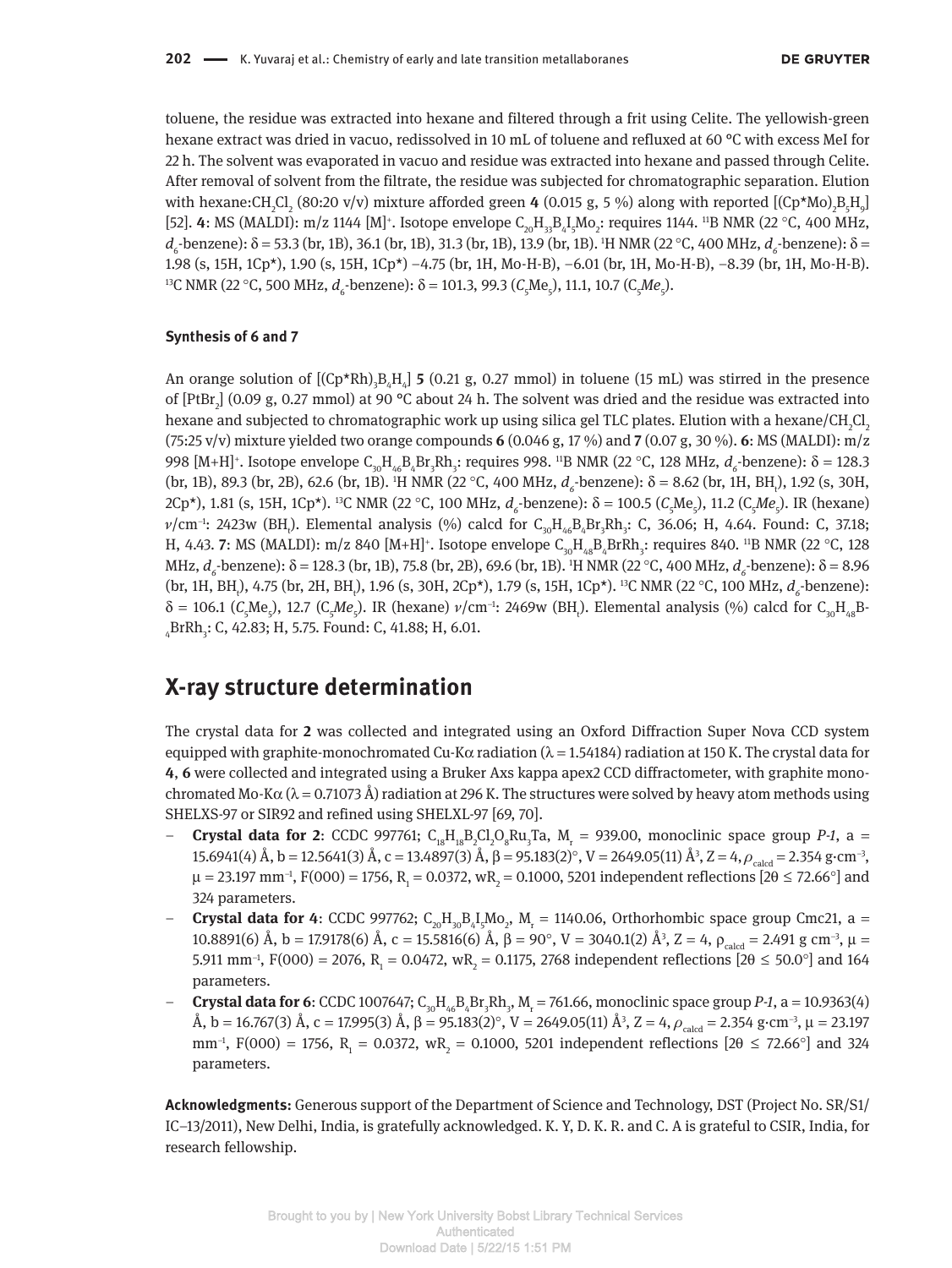### **References**

- [1] K. B. Gilbert, S. K. Boocock, S. G. Shore. in *Comprehensive Organometallic Chemistry*, G. Wilkinson, E. W. Abel, F. G. A. Stone. (Eds.), pp. 879, Pergamon, New York, (1982) Part 6, Chapter 41.
- [2] R. N. Grimes. in *Comprehensive Organometallic Chemistry*, G. Wilkinson, E. W. Abel, F. G. A. Stone (Eds.), pp. 459, Pergamon, New York, (1982) Part 1, Chapter 5.5.
- [3] J. D. Kennedy. "Disobedient skeletons", in *The Borane Carborane Carbocation Continuum*, J. Casanova (Ed.), Wiley, New York (1998).
- [4] J. Bould, N. P. Rath, L. Barton. *Organometallics* **15**, 4916 (1996).
- [5] M. A. Beckett, J. E. Crook, N. N. Greenwood, J. D. Kennedy, W. S. McDonald. *J. Chem. Soc. Chem. Commun.* 1228 (1983).
- [6] J. Bould, N. N. Greenwood, J. D. Kennedy. *J. Chem. Soc. Dalton Trans*. 2477 (1984).
- [7] K. Geetharani, S. Tussupbayev, J. Borowka, M. C. Holthausen, S. Ghosh. *Chem. Eur. J*. **18**, 8482 (2012).
- [8] X. Lei, M. Shang, T. P. Fehlner. *J. Am. Chem. Soc.* **121**, 1275 (1999).
- [9] R. S. Anju, D. K. Roy, K. Geetharani, B. Mondal, B. Varghese, S. Ghosh. *Dalton Trans.* **42**, 12828 (2013).
- [10] M. Davidson, A. K. Hughes, T. B. Marder, K. Wade. *Contemporary Boron Chemistry*, Royal Society of Chemistry, Cambridge, UK (2000).
- [11] T. P. Fehlner, J.-F. Halet, J.-Y. Saillard. *Molecular Clusters: A Bridge to Solid-State Chemistry*, Cambridge University Press, New York (2007).
- [12] R. N. Grimes. *Carboranes*, Academic Press, New York (1970).
- [13] T. Onak. "Polyhedral Carbaboranes", in *Comprehensive Organometallic Chemistry*, II, E. W. Abel, F. G. A. Stone, G. Wilkinson (Eds.), pp. 217, *Pergamon*, New York (1995), Vol. 1.
- [14] H. Schroeder, J. R. Reiner, R. P. Alexander, T. L. Heying. *Inorg. Chem*. **3**, 1464 (1964).
- [15] Z. Xie, C.-W. Tsang, E. T-P. Sze, Q. Yang, D. T. W. Chan, T. C. W. Mak. *Inorg. Chem*. **37**, 6444 (1998).
- [16] T. Peymann, A. Herzog, C. B. Knobler, M. F. Hawthorne. *Angew. Chem. Int. Ed. Engl.* **38**, 1062 (1999).
- [17] T. Peymann, C. B. Knobler, S. I. Khan, M. F. Hawthorne. *J. Am. Chem. Soc*. **123**, 2182 (2001).
- [18] M. A. Benvenuto, M. Sabat, R. N. Grimes. *Inorg. Chem*. **31**, 3904 (1992).
- [19] W. Jiang, B. Knobler, M. D. Mortimer, M. F. Hawthorne. *Angew. Chem. Int. Ed. Engl*. **34**, 1332 (1995).
- [20] T. Peymann, C. B. Knobler, M. F. Hawthorne. *J. Am. Chem. Soc*. **121**, 5601 (1999).
- [21] S. H. Friedmann, D. L. DeCamp, R. P. Sijbesma, G. Srdanov, F. Wudl, G. L. Kenyon. *J. Am. Chem. Soc*. **115**, 6506 (1993).
- [22] C. A. Reed. *Acc. Chem. Res*. **31**, 133 (1998).
- [23] C. A. Reed, K. C. Kim, R. D. Bolskar, L. J. Mueller. *Science* **289**, 101 (2000).
- [24] W. Gu, O. V. Ozerov. *Inorg. Chem*. **50**, 2726 (2011).
- [25] M. F. Hawthorne, A. Maderna. *Chem. Rev*. **99**, 3421 (1999).
- [26] A. H. Soloway, W. Tjarks, B. A. Barnum, F. G. Rong, R. F. Barth, I. M. Codogni, J. G. Wilson. *Chem. Rev*. **98**, 1515 (1998).
- [27] B. L. Guennic, H. Jiao, S. Kahlal, J.-Y. Saillard, J.-F. Halet, S. Ghosh, A. M. Beatty, A. L. Rheingold, T. P. Fehlner. *J. Am. Chem. Soc*. **126**, 3203 (2004).
- [28] D. Sharmila, R. Ramalakshmi, K. K. V. Chakrahari, B. Varghese, S. Ghosh. *Dalton Trans.* **43**, 9976 (2014).
- [29] C. Ting, L. Messerle. *J. Am. Chem. Soc*. **111**, 3449 (1989).
- [30] K. Geetharani, B. S. Krishnamoorthy, S. Kahlal, S. M. Mobin, J.-F. Halet, S. Ghosh. *Inorg. Chem*. **51**, 10176 (2012).
- [31] S. K. Bose, K. Geetharani, B. Varghese, S. M. Mobin, S. Ghosh. *Chem. Eur. J.* **14**, 9058 (2008).
- [32] S. Aldridge, H. Hashimoto, M. Shang, T. P. Fehlner. *Chem. Commun*. 207 (1998).
- [33] T. P. Fehlner. *Pure Appl. Chem*. **78**, 1323 (2006).
- [34] K. Geetharani, S. K. Bose, S. Sahoo, S. Ghosh. *Angew. Chem. Int. Ed.* **50**, 3908 (2011).
- [35] K. Geetharani, S. K. Bose, S. Sahoo, B. Varghese, S. M. Mobin, S. Ghosh. *Inorg. Chem.* **50**, 5824 (2011).
- [36] K. Geetharani, S. K. Bose, B. Varghese, S. Ghosh. *Chem. Eur. J*. **16**, 11357 (2010).
- [37] S. K. Bose, S. Ghosh. *Organometallics* **30**, 4788 (2011).
- [38] S. K. Bose, K. Geetharani, B. Varghese, S. Ghosh. *Inorg. Chem.* **50**, 2445 (2011).
- [39] S. K. Bose, K. Geetharani, S. Sahoo, K. H. K. Reddy, B. Varghese, E. D. Jemmis, S. Ghosh. *Inorg. Chem.* **50**, 9414 (2011).
- [40] K. Yuvaraj, D. K. Roy, K. Geetharani, B. Mondal, V. P. Anju, P. Shankhari, V. Ramkumar, S. Ghosh. *Organometallics* **32**, 2705 (2013).
- [41] X. Lei, M. Shang, T. P. Fehlner. *Chem. Eur. J.* **6**, 2653 (2000).
- [42] X. Lei, M. Shang, T. P. Fehlner. *Inorg. Chem.* **37**, 3900 (1998).
- [43] S. Ghosh, T. P. Fehlner, A. M. Beatty, B. C. Noll. *Organometallics* **24**, 2473 (2005).
- [44] C. E. Housecroft, D. M. Matthews, A. L. Rheingold. *Organometallics* **11**, 2959 (1992).
- [45] A. D. Hattersley, D. M. Matthews, A. L. Rheingold. *J. Chem. Soc. Dalton Trans.* 603 (1996).
- [46] J. A. Cabeza, F. J. Lahoz, A. Martin. *Organometallics* **11**, 2754 (1992).
- [47] D. M. P. Mingos. *J. Chem. Soc. Chem. Commun*. 706 (1983).
- [48] D. M. P. Mingos. *Acc. Chem. Res*. **17**, 311 (1984).
- [49] R. S. Dhayal, K. K. V. Chakrahari, B. Varghese, S. M. Mobin, S. Ghosh. *Inorg. Chem*. **49**, 7741 (2010).